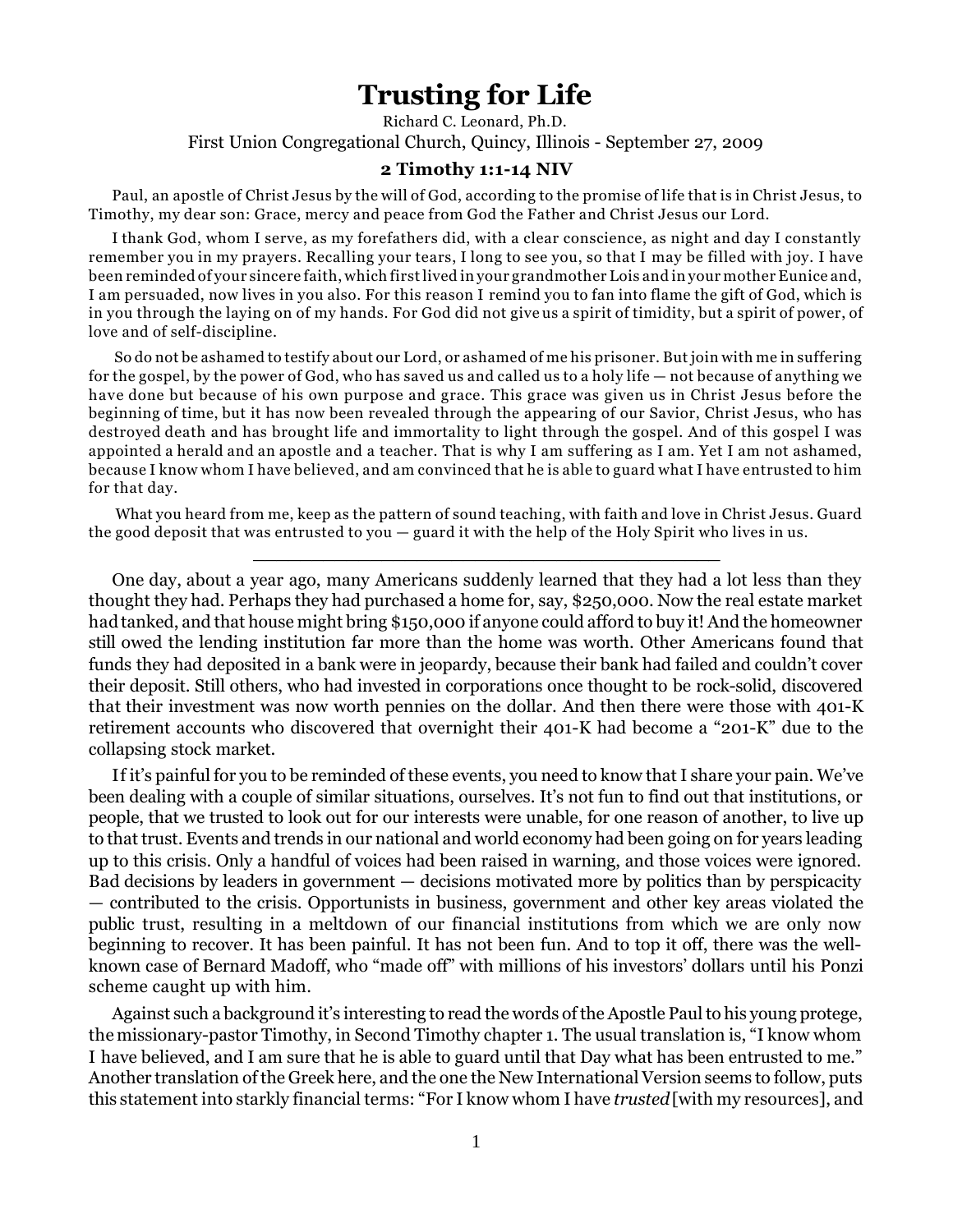I am sure that he is able to *safeguard my deposit* until that day." Of course, Paul is talking about the Lord Jesus Christ, and it's not only that Paul was persuaded that Christ would preserve what he had committed to Paul; it's also the case that Paul trusted Christ to safeguard, and bring to maturity and fruition, *that which Paul had invested in Christ*. It was a considerable investment of life and labor, and one that cost Paul his physical freedom, for in verse 16 he refers to the chains of his imprisonment in Rome, from where he is writing.

Paul's statement is instructive: "For I *know* whom I have trusted . . ." That's where so many of us made our big mistake. People didn't really *know* much about the institutions, or in some cases the individuals — such as Mr. Madoff — with whom they had deposited their resources. Most of us were ignorant of the forces at work behind the scenes, and even those trends that were readily apparent, that would result in the crisis. The prophet Hosea declared, in the name of the Lord, "My people are destroyed for lack of knowledge" (Hosea 4:6). The events of recent months are a good instance of the destruction that ensues when people don't know enough about that in which they've placed their confidence.

The prophet was speaking not of knowledge in general, of course, but of knowledge of the Lord in the sense of a personal relationship with him. And so was the Apostle Paul when he said, "I know whom I have trusted." He makes that clear in what he writes next to Timothy: "Follow the pattern of the sound words which you have heard from me, in the faith and love which are in Christ Jesus; guard the truth that has been entrusted to you by the Holy Spirit who dwells within us" (vv. 13-14). The indwelling presence of the Spirit of Christ is that which we are to "know," in the most basic sense, and Paul signifies this further by the expression "in the faith and love which are in Christ Jesus." *Faith* and *love* are both relational words; they refer to a commitment we have to a Person.

Faith is not "a train of ideas in the head," as John Wesley put it — not mere belief in a set of facts but a personal trust in one whom we know. It's a commitment to that person, as someone we have faith in, someone we can rely upon. As my father used to say, when preaching, "You may believe that I can drive a car, but faith is getting in and riding with me." Something similar is true of *love*, probably the most misunderstood word in the Christian vocabulary. The kind of love the New Testament describes, known as *agape* in the Greek, isn't a warm feeling or sense of attraction to somebody. *Agape* in the New Testament is based on the Old Testament concept of *hesed*, or loyalty to a covenant relationship. The Lord loves, or is loyal to, those who have entered into covenant with him. *Such love is not unconditional;* it's conditioned on our remaining faithful to that bond with the Lord, and if we step outside that covenant we've stepped outside the perimeter of the Lord's covenant-love. But as long as we keep that faithfulness, we can appeal to the Lord for help based on his loyalty to us in turn. As David cries out in Psalm 51, "Have mercy on me, O God, according to your covenant-love," or *hesed*. It's not on the basis of God's generalized benevolence toward everyone that David can make his appeal, but on the basis of that bond of loyalty. And the same is true for the New Testament believer: we can rely upon the Lord because "we know whom we have trusted" — because he's established an agreement, or covenant, with us in Christ  $-$  and not just because he bestows his blessings indiscriminately upon whomever happens to ask him for a favor.

But, to use Microsoft's terminology for computer geeks, there's also a certain "knowledge base" involved in trusting the Lord with our deposits. Paul alludes to that in the words we have just read: "Follow the pattern of the *sound words* which you have heard from me . . . guard *the truth* that has been entrusted to you." There is a specific content, or "knowledge base," to that deposit, what the Apostle Jude calls "the faith which was once for all delivered to the saints" (Jude 3). Working backwards through our passage from 2 Timothy, we see that Paul refers to that deposit as "the gospel," and that it comes from Jesus Christ himself. Go with me back to verses 8-10: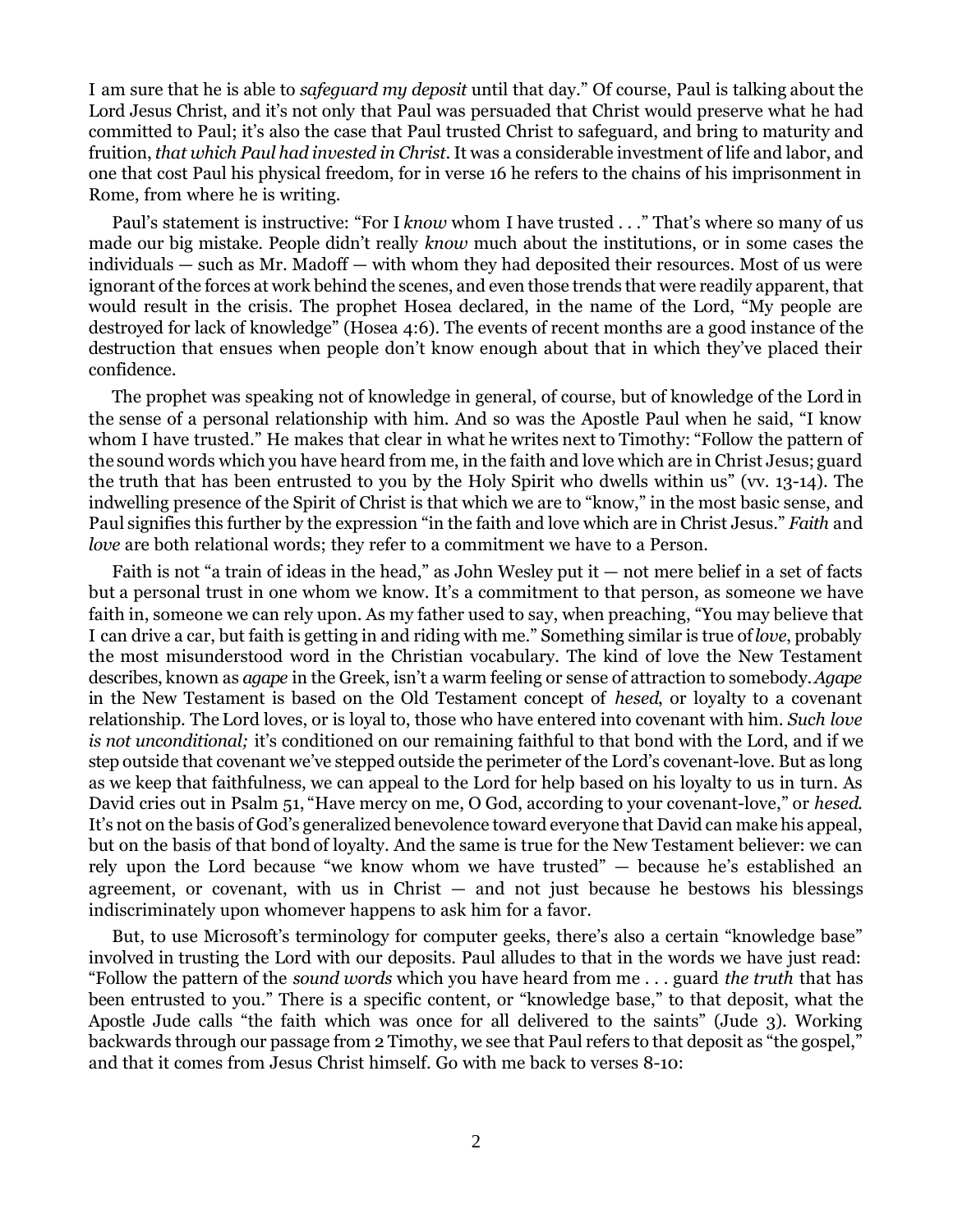*Do not be ashamed then of testifying to our Lord, nor of me his prisoner, but share in suffering for the gospel in the power of God, who saved us and called us with a holy calling, not in virtue of our works but in virtue of his own purpose and the grace which he gave us in Christ Jesus ages ago, and now has manifested through the appearing of our Savior Christ Jesus, who abolished death and brought life and immortality to light through the gospel.*

I was sitting in church a month or so ago, waiting for the service to begin, and opened my Bible at random to this passage. It struck me as a somewhat unusual way of describing the gospel, the "deposit" or "knowledge base" of our faith. Usually we hear the gospel presented in a basic form such as, "Christ died on the cross to pay the penalty for our sins." But that's not the way Paul puts it to Timothy here. He gives the gospel a rather different nuance: Jesus "abolished death and brought life and immortality to light." It's not just that Jesus *paid the penalty for our sin* — he *defeated death*, which Paul calls "the wages of sin" (Romans 6:23).

This is another way of looking at what Jesus has done for us. Theologians call it the *Christus Victor* theory of the atonement, compared to the *ransom* theory. Both ideas are in Scripture, but somehow preachers haven't always paid attention to this *Christus Victor* perspective. Paul gives voice to it elsewhere, for example in Colossians 2:13-15:

 *He forgave us all our sins, having canceled the written code, with its regulations, that was against us and that stood opposed to us; he took it away, nailing it to the cross. And having disarmed the powers and authorities, he made a public spectacle of them, triumphing over them by the cross.*

Think of this image Paul paints for us! It's not Jesus being nailed to the cross, bearing the weight of our sin by that *excruciating* form of Roman execution. Instead, Jesus holds the mallet and the spikes, and is *nailing to his cross the decree that condemned us to death*, making fools out of those powers that had it in for us!

We have all sinned; in some way we have all ignored the Lord, and turned side from his blueprint for human life. On that, Scripture is abundantly clear, as you all know; I don't need to belabor the point by citing chapter and verse. And sin comes with a cost. There's a price to be paid for going our own way, and the ultimate price  $-$  as Paul reminds us  $-$  is death. But, following what Paul is saying here to Timothy, it's not just that Jesus "took the rap" for us, or by his death on the cross he "bought God off." Rather, through his resurrection Jesus Christ has removed us from the whole *system* that was bringing us down, so that we could live — so that we could exult with the singer of Psalm 118: "I will not die but live, and will proclaim what the LORD has done" (Psalm 118:17).

In a remarkable passage from Ephesians 1 and 2, Paul gives another expression to this thought. He writes of

*. . . the hope to which he has called you, the riches of his glorious inheritance in the saints, and his incomparably great power for us who believe. That power is like the working of his mighty strength, which he exerted in Christ when he raised him from the dead and seated him at his right hand in the heavenly realms, far above all rule and authority, power and dominion, and every title that can be given, not only in the present age but also in the one to come. And God placed all things under his feet and appointed him to be head over everything for the church, which is his body, the fullness of him who fills everything in every way.*

*As for you, you were dead in your transgressions and sins, in which you used to live when you followed the ways of this world and of the ruler of the kingdom of the air, the spirit who is now at work in those who are disobedient. All of us also lived among them at one time, gratifying the cravings of our sinful nature and following its desires and thoughts. Like the rest, we were by nature objects of wrath. But because of his great love for us, God, who is rich in*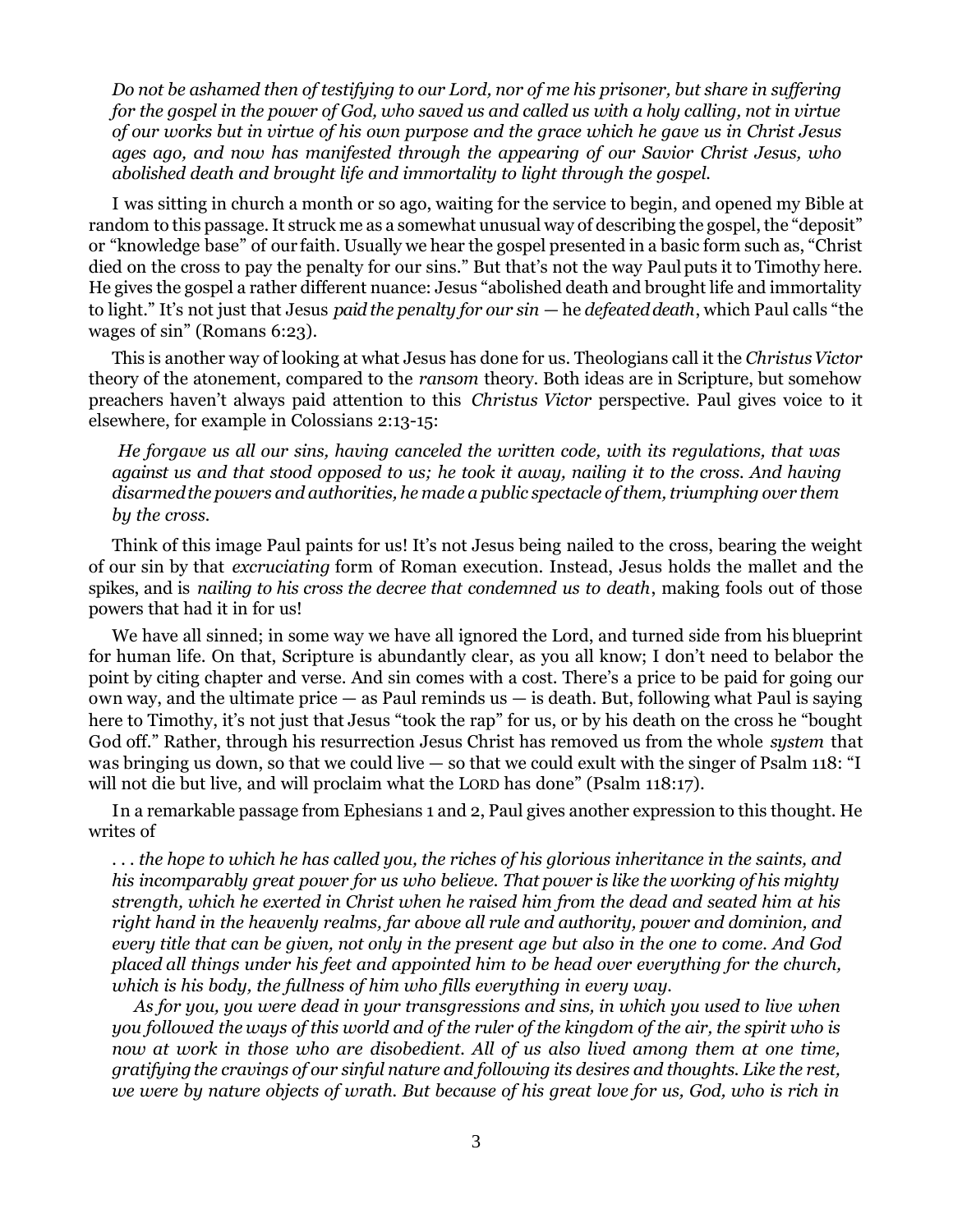*mercy, made us alive with Christ even when we were dead in transgressions . . .* (Ephesians 1:18–2:4).

So, coming back to our text, Paul reminds Timothy that God's original purpose for his people those who are faithful to their covenant with him — has now been revealed in "the appearing of our Savior Christ Jesus, who abolished death and brought life and immortality to light through the gospel." Jesus, in his coming to us as Son of God and his resurrection as the Christ or Messiah, has disclosed the life God intends for all his faithful people to live. Therefore, in Romans 8:29, Paul refers to Christ as "the firstborn among many brothers," and in Colossians 1 he says, "He is before all things, and in him all things hold together. And he is the head of the body, the church; he is the beginning and the firstborn from among the dead, so that in everything he might have the supremacy" (Colossians 1:17- 18).

There is too much theology here to elaborate this point any further. Lengthy volumes have been written on this topic, such as *The Resurrection of the Son of God* by the British scholar and bishop N. T. Wright, a massive tome of 817 pages that I worked my way through a few years ago. I just want to summarize the point this way: When Paul reminds Timothy, "Of this gospel I was appointed a herald and an apostle and a teacher," he's referring to the gospel of Christ who "brought life and immortality to light." That gospel, and the commitment we make to it, are the deposit we can trust Christ to safeguard until that day when the life of the risen Christ comes to fruition in us.

And for the faithful Christian that life is continually coming to maturity, just as Paul says: "I have been crucified with Christ and *I no longer live, but Christ lives in me.* The life I live in the body, I live by faith in the Son of God, who loved me and gave himself for me" (Galatians 2:20). Literally, in Greek the text reads "I live by *the faith of the Son of God*." It is *Jesus' faith*, or faithfulness — not ours — that brings us life through the gospel.

We have to wind this up, but one final thought. If Jesus comes to us as the Revealer of life, a life we share with him is we belong to him, then Christianity might be something different from what we have assumed it to be. Our faith isn't a set of doctrines or beliefs; rather, *Christianity is Jesus*, a Person who lives in us, and in whom we live. This gospel is his deposit with us, and our deposit with him. And because we *know him* we can trust him to make it effective in our experience, as we share in his resurrection.

You and I may be struggling with some life issues. Perhaps they are relationship problems, they could be problems with health or finance, or they might be issues of our understanding and acceptance of ourselves. Or maybe we have to deal with our own complacency about our spiritual state, or our indifference to the teachings of our faith. Whatever you're dealing with, would it make a difference to you to realize that, as a Christian, you're not the one dealing with these things? "You have died," Paul says, "and your life is hid with Christ in God" (Colossians 3:3 RSV). You're living in the resurrection of Christ.

You say, "Pastor, I don't *feel* like I'm living this resurrection life with Christ. I *fear* I've a long way to go to get to that point. How do I make it *real* in my life?" Back up again with me through our passage from 2 Timothy, to verse 7: "God did not give us a spirit of timidity, but a spirit of power, of love and of self-discipline." There's nothing here about feelings, or about fear! Instead, Paul speaks of "power, and love, and self-discipline." For the Apostle Paul the bottom line here is *self-discipline*; another translation says *a sound mind.*

There are things we can do to move to a higher plane of living in Christ. We can discipline ourselves to reject *fear* of failure or *feelings* of inadequacy, because we know it's not we, ourselves, who create this new life within us. It's the Spirit of the Christ of God; as Paul told the Philippians, "Work out your own salvation with fear and trembling; for God is at work in you, both to will and to work for his good